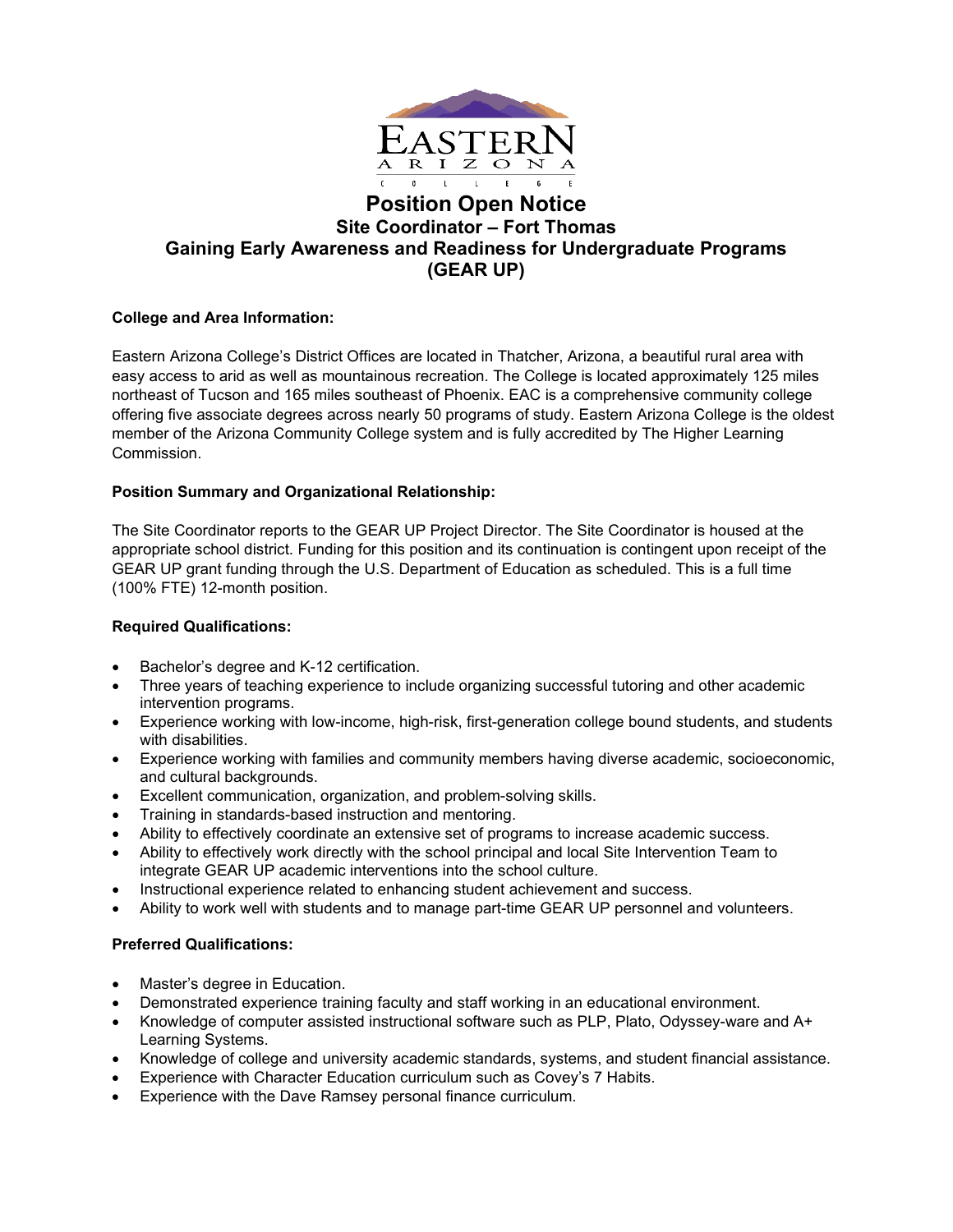- Experience with Arizona Response to Intervention methodologies and procedures.
- Knowledge of career exploration curricula, on-line tools, clusters of study, Education and Career Action Plans, and extended learning opportunities.
- Experience implementing initiatives that help overcome barriers specific to the targeted student population.
- An understanding of and commitment to the community college philosophy and goals.
- Experience with maintaining data in a management system.

#### **Essential Functions:**

- Work toward systemic change within the school and community to develop school reform.
- Serve as the Coordinator of GEAR UP programs at the local school level.
- Assess participants' strengths and weaknesses in subject areas.
- Monitor GEAR UP student grades/credits to promote on-time graduation and completion of college prerequisite curriculum.
- Innovate and use a variety of tutoring methods and instructional methodologies to address participants' academic needs.
- Assist in the preparation and presentation of instructional materials.
- Coordinate the tutoring and mentoring needs of program participants with available campus resources.
- Engage in outreach to GEAR UP students who have dropped out and assist these students with reenrolment in secondary school systems.
- Help students apply for postsecondary financial aid, college acceptance, and college enrollment.
- Ensure effective communication between after-school teachers and regular classroom teachers.
- Coordinate and provide input into the planning of curricula and extended learning opportunities.
- Contribute to the development and implementation of program goals and objective.
- Serve as the key resource for data collection, reporting, documentation and dissemination.
- Provide information on higher education issues such as college selection and financial assistance.
- Provide academic and career counseling services.
- Coordinate the GEAR UP tutoring, credit recovery, academic interventions, college awareness, career awareness, and 'study skills' instructional programs.
- Introduce the Curriculum Frameworks career exploration program, which includes Clusters of Study, Individual Graduation Plans, Selection of Majors, and Extended Learning Opportunities.
- Implement all project programs in a timely manner as defined in school work plans.
- Maintain accurate records, files, and documentation of services provided.

### **Application Information:**

Applicants should submit a letter of application addressing each of the required and preferred qualifications and describing experience related to the position responsibilities, a vita, transcripts (if copies are sent, official transcripts must be on file prior to the date of hire), a signed copy of the EAC application form, available on EAC's website ([EAC Application Form\)](https://www.eac.edu/working_at_eac/PONs/ApplicationFill.pdf), and a minimum of three written confidential letters of professional references, to [careers@eac.edu](mailto:careers@eac.edu) or can be mailed to the address listed below:

Eastern Arizona College Human Resources – AP 243 615 N. Stadium Avenue Thatcher, AZ 85552-0769

The submission of all required application materials for the screening committee's review is the responsibility of the applicant.

Applicants must be prepared to interview at their own expense.